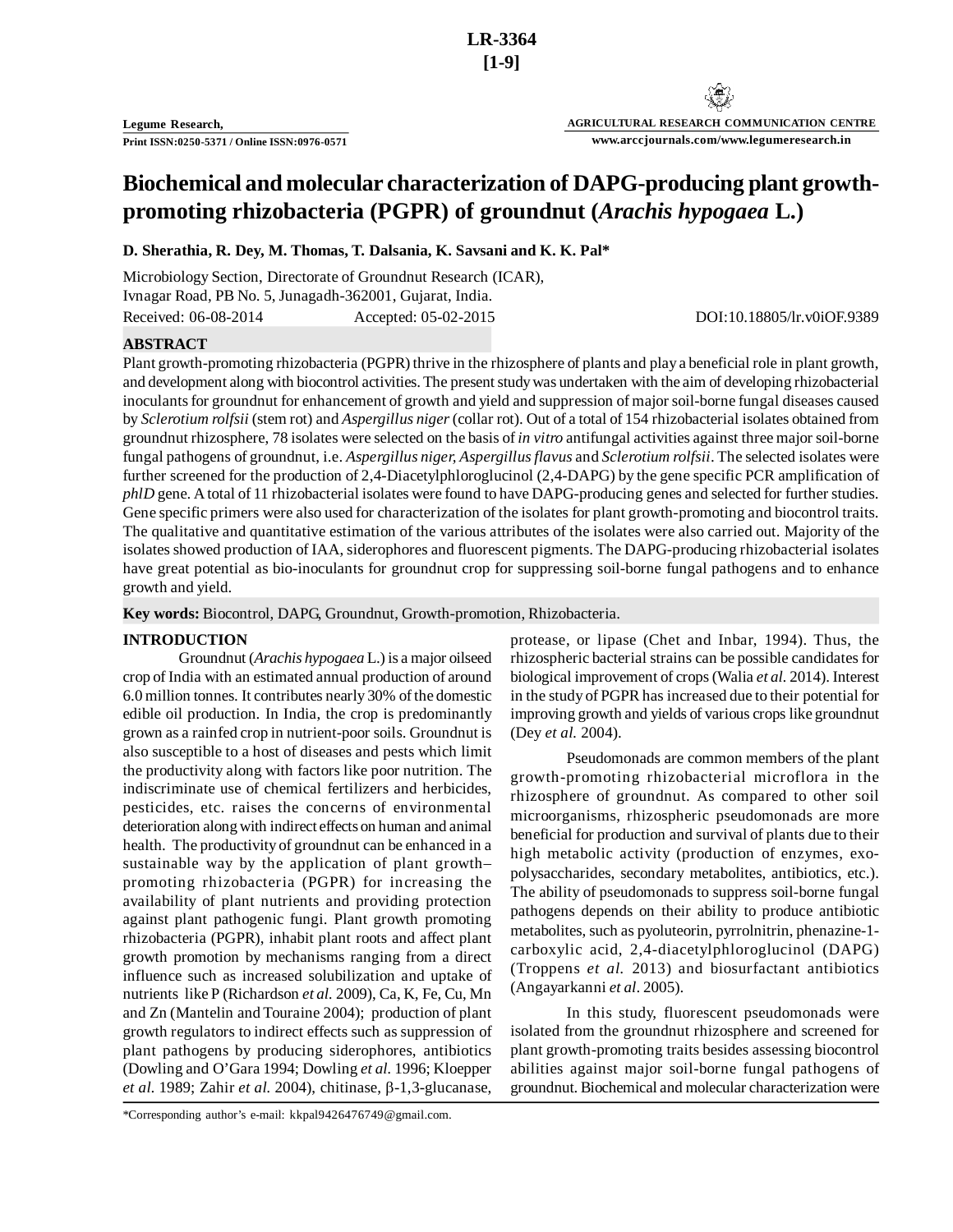carried out for ascertaining the production of growth promoting and anti-fungal metabolites by them. This will help in identifying potential rhizobacterial isolates for further testing in potted and field conditions for use as bioinoculants in groundnut cultivation for improvement of yield and suppression of soil-borne diseases.

#### **MATERIALS AND METHODS**

**Collection of samples and isolation of rhizobacteria:** Rhizosphere soil samples were collected from the groundnut growing fields of the Directorate of Groundnut Research, Junagadh during (*kharif* 2010). Serial dilution and spreadplating methods were used for isolation of groundnut rhizobacteria, followed by purification and characterisation. King's medium B (King *et al.* 1954) was used for isolation and culturing of the isolates. A total of one hundred and fifty four rhizobacterial isolates were obtained. The isolates were incubated at 28°C during culturing and maintained as glycerol stocks (35% glycerol-KB broth) at  $-20^{\circ}$ C.

**Screening for antifungal activities:** The 154 rhizobacterial isolates were screened for the production of antifungal antibiotics on King's B medium following the standard procedure of Hebbar *et al*. (1992). Bacterial isolates were spotted on King's B medium by spotting 5 µl of 24h old culture of fluorescent pseudomonads. The Petri plates were incubated for 48 h after which the bacterial growth was scrapped and three ml of chloroform was kept in the lid of each Petri plate and kept in inverted position for 30 min. Fungal spores were sprayed (*Aspergillus niger* and *Aspergillus flavus,* as per treatment) onto the agar surface of these Petri plates to screen the antifungal activity of the rhizobacterial isolates. The antifungal activities of the rhizobacterial isolates were measured in the form of zone of inhibition and expressed in mm. In case of *Sclerotium rolfsii,* 2-3 mm disc of mycelial growth of *S. rolfsii* was placed at the center of Petri plates containing King's B medium followed by spotting of a young culture of rhizobacterial isolate at the edge. After 72 h, the zone of inhibition of the mycelial growth of *S. rolfsii* by the rhizobacterial isolate was measured.

**Screening for DAPG production by PCR amplification of** *phlD* **gene:** The rhizobacterial isolates which showed antifungal activity against any/all of the the three major fungal pathogens, i.e., *A. niger*, *A. flavus* or *S. rolfsii* were screened for the presence of *phlD* activity in a PCR based assay. The method of Ahmadzadeh *et al.* (2006) was followed for the detection of *phlD* gene. A total of 78 rhizobacterial isolates which showed antifungal activity were screened for the presence of *phlD/phlA* gene(s). The bacterial DNA was isolated using Axygen Bacterial DNA isolation kit (Axy Prep™ Bacterial Genomic DNA Mini prep Kit, Axygen, USA) following the protocol of the manufacturer. The DNA, thus isolated, was used as template for the detection of *phlD*/ *phlA* genes in the rhizobacteria having antifungal activities

against major soil-borne fungal pathogens. PCR amplification of *phlD* gene was performed using forward primer phl2a (5'-GAG GAC GTC GAA GAC CAC CA-3') and reverse primer phl2b (5'-ACC GCA GCA TCG TGT ATG AG-3'), which were developed from the *phlD* sequence of *Pseudomonas fluorescens* Q2-87 (Raaijmakers *et al*. 1997)*.* PCR amplification was carried out in 20 µl reaction mixtures. PCR cycling program was used as described by Wang *et al*. (2001), but with minor modification of the annealing temperature. The cycling program included an initial denaturation at 94°C for 5 min followed by 35 cycles of 94 $\rm ^{\circ}C$  for 60s, 53.2 $\rm ^{\circ}C$  for 60s, 72 $\rm ^{\circ}C$  for 60s, and then a final extension at  $72^{\circ}$ C for 5 min. Amplification was performed using a Takara PCR thermal cycler (Takara TP600 gradient, Takara, Japan). The primers phlA-1f (5'-TCA GAT CGA AGC CCT GTA CC-3') and phlA-1r (5'- GAT GCT GTT CTT GTC CGA GC-3') were used to amplify a 418 bp fragment of *phlA* as described by Rezzonico *et al.* (2003) with slight modification. The cycling program included an initial denaturation at  $94^{\circ}$ C for 5 min followed by 25 cycles of 94 $\degree$ C for 30s, 62 $\degree$ C for 30s, 72 $\degree$ C for 45s, and final extension for 5 min at  $72^{\circ}$ C. The PCR amplified products were resolved in 1.2% (w/v) agarose gel using 100 bp DNA step ladder as molecular size marker. *PhlD* amplified product of *Pseudomonas aeruginosa* AMAAS 57 (NCBI accession no. JN391537) was used as positive control.

**Biochemical characterization of the isolates for antifungal activities:** *In vitro* screening was done to detect the possible biocontrol characters of the selected rhizobacteria. A total of 12 isolates (11 isolates which showed *phlD* activity and a known standard culture *P. aeruginosa* AMAAS 57) were biochemically characterised for antifungal activities. The isolates were tested for the production of chitinase, on a medium (Frandberg and Schnurer, 1994) with 0.15% colloidal chitin from crab shell. The bacteria were spot inoculated on the plates  $&$  incubated at 28 $^{\circ}$ C for 3-4 days. Hydrocyanic acid (HCN) production was detected by the method of Bakker and Schippers (1987). King's B medium, after sterilization, was amended with glycine (filter sterilized separately with 0.1 µ sterile syringe filter) in such a manner to make the final concentration of glycine at 4.4 g/l). In each plate 25 ml of the medium was poured and bacteria were streaked. Whatman No.1 filter paper disk (9 cm in diameter) soaked in 0.5 % picric acid in 2 % sodium carbonate was placed in the lid of each Petri plate. The Petri plates were sealed with parafilm and incubated at 28°C for 4 days while keeping an uninoculated control. Cyanogenesis from glycine resulted in the production of HCN which is volatile in nature. The reaction of HCN with picric acid in presence of  $\text{Na}_2\text{CO}_3$  resulted in the colour change of the filter paper from deep yellow to orange and finally to orange brown to dark brown. In case of negative tests the deep yellow colour of the filter paper remained unchanged even after the growth of bacteria.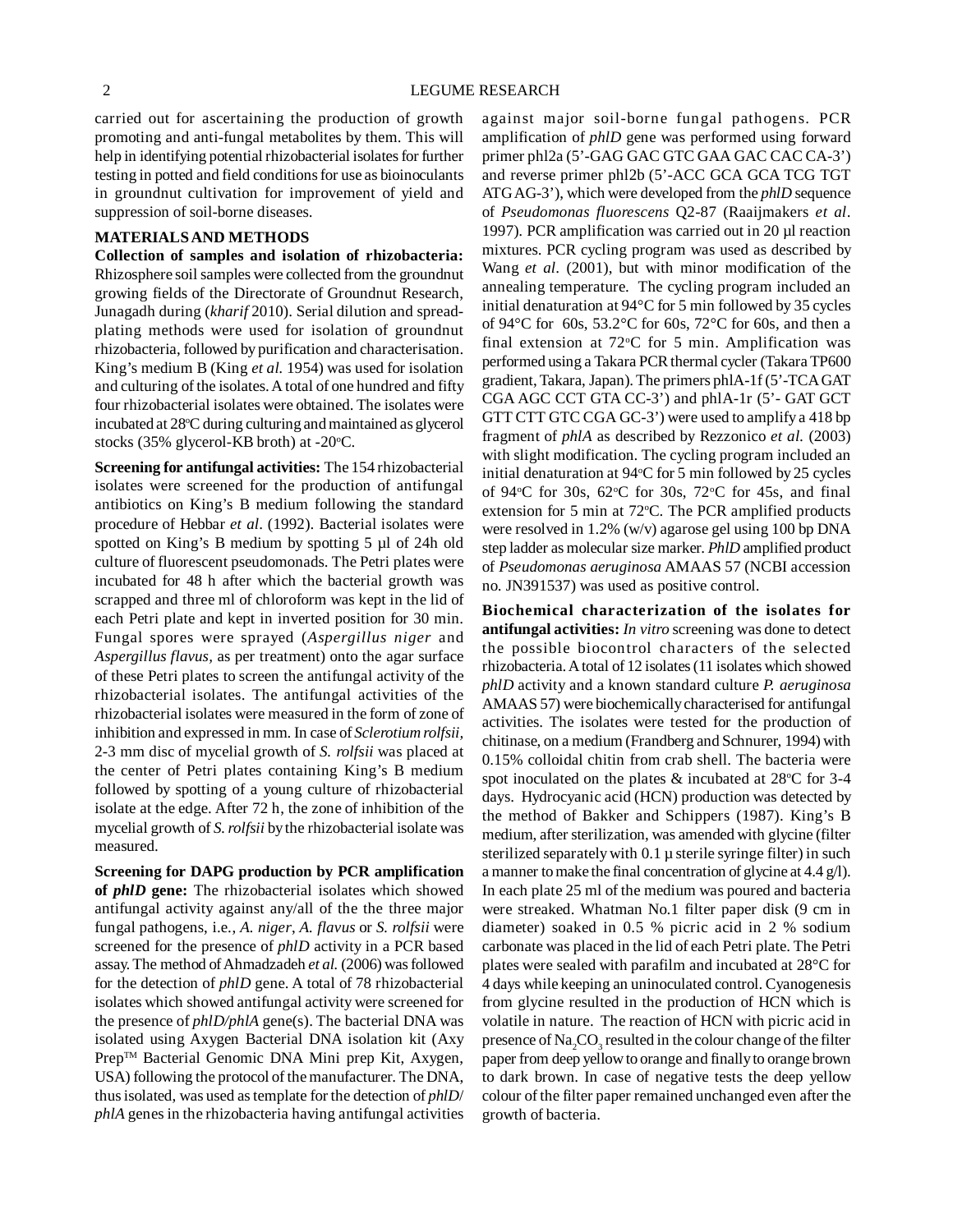#### Vol. Issue , ()

**Detection and quantification of plant growth-promoting attributes:** The selected DAPG-positive groundnut rhizobacteria with antifungal activities were characterized for the presence of plant growth-promoting traits and quantified for the positive traits. For the detection of ammonia production, all the rhizobacterial isolates were grown in peptone water (Dye, 1962) broth (peptone-10.0 g; NaCl-5.0 g; d/w-1000 ml; pH 7.0). The tubes were inoculated after sterilization and incubated at 30°C for 4 days. The accumulation of ammonia was detected by addition of Nessler's reagent @ 1 ml per tube. A faint yellow colour indicated small amount of ammonia, deep yellow to brownish colour indicated maximum production of ammonia.

For detecting and quantifying the production of indole acetic acid (IAA) like substances, the rhizobacterial isolates were grown in 100 ml Erlenmeyer flasks containing 25 ml of Tryptone yeast extract (TY) broth and incubated on a rotary shaker in the dark at 28°C for 4 days (Sarwar and Kremer, 1995). Then 25 ml of the culture broth was centrifuged at 1000 rpm for 10 min to remove bacterial cells. For detection, 1 ml of the supernatant was mixed with 1 ml of Salkowsky reagent (1 ml of 0.5 M FeCl $_3$  in 50 ml of 3.5%  $HClO<sub>4</sub>$ ) with continuous agitation and the reaction mixture was incubated in the dark for one h. Development of pink colour confirmed the production of IAA or IAA like substances. For the quantification of IAA production, 1 ml of the supernatant was mixed with 1 ml of the reagent with rapid but continuous agitation. The reaction mixture was incubated in the dark for 60 min. Absorbance was read in UV spectrophotometer at 535 nm. The amount of IAA produced was measured from the standard curve.

Solubilization of insoluble phosphate by the rhizobacterial isolates was tested in Pikovskaya's medium (Pikovskaya, 1948), containing tri-calcium phosphate. Spot inoculation was done with the rhizobacterial isolates and plates were incubated at 28°C for 4-7 days. Observation was taken for clearing or solubilization zone around the colonies. The solubilization zone was measured in mm (diameter). The solubilization of tri-calcium phosphate was quantified in Pikovskaya's broth (Pikovskaya, 1948), following the protocol described by Dey *et al.* (2004). The change in pH of the medium, as a result of solubilization, was measured at 3-day intervals.

**Molecular characterization of selected** *phlD<sup>+</sup>* **rhizobacterial isolates of groundnut:** The selected rhizobacterial isolates were also characterized at molecular level targeting specific genes responsible for imparting biocontrol abilities against soil-borne plant pathogenic fungi and plant growth promotion (Table 1).

The polymerase chain reactions were performed in Eppendorf MasterCycler Gradient 3113 using the primers mentioned in Table 1 and the bacterial chromosomal DNA were isolated using Axygen Bacterial DNA isolation kit. The reaction mixture of 20 µl was used. The PCR products were resolved on a 1.2% agarose gel (w/v) to check the presence of a particular trait in a particular isolate.

# **RESULTS AND DISCUSSION**

In the present investigation, with the aim to identify potential rhizobacterial inoculants which can enhance growth and yield of groundnut along with suppression of major soilborne fungal pathogens of groundnut using DAPG-producing fluorescent pseudomonads, a total of 154 rhizobacterial isolates were screened for antifungal activities against the three major soil-borne fungal pathogens (Figure 1) of groundnut, i.e. *Aspergillus niger*, *Aspergillus flavus* and *Sclerotium rolfsii* causing collar rot, aflaroot and stem rot. Out of the 154 isolates, only 78 isolates (nearly 50%) showed antifungal activity against one or two or all the three pathogens. Out of the 78 isolates, 72 isolates showed antifungal activity against *A. niger*, 68 against *A. flavus*, 75 against *S. rolfsii* and 64 against all the three pathogens. Against *A. niger*, the inhibition zone ranged from 6 mm to 40 mm. Against *A. flavus*, the zone of inhibition ranged from 6.7 mm to 17.3 mm. However, in case of *S. rolfsii*, the zone of inhibition ranged from 10 mm to 35 mm.

A total of 78 rhizobacterial isolates showing antifungal activity were screened for the presence of *phlD* gene in a PCR based assay along with a standard *phlD* positive isolate, *Pseudomonas aeruginosa* AMAAS 57 and

**TABLE 1:** Genes targeted for characterizing the isolates at molecular level

| Gene         | Activity               | Primers used      |          | Reference                         |
|--------------|------------------------|-------------------|----------|-----------------------------------|
| acc          | ACC deaminase          | Acc F             | Acc R    | Sarvanankumar & Samiyappan (2007) |
| fur          | Siderophore production | Fur F             | Fur R    | Tsujibo et al. (2000)             |
| <i>phl</i> D | <b>DAPG</b>            | Ph <sub>12a</sub> | Phl 2b   | Ahmadzadeh et al. (2006)          |
| $hcn$ BC     | <b>HCN</b>             | Aca               | Acb      | Ramette et al. (2003)             |
| f p v        | Pyoverdine             | 599 F             | 599 R    | Pacheco et al. (2006)             |
| pfe          | Pyocyanine             | 2134 F            | 2134 R   | Pacheco et al. (2006)             |
| iaaM         | IA A                   | iaaMF             | iaaMR    | Yang <i>et al.</i> (2007)         |
| chi C        | Chitinase              | chiCF             | chi CR   | Arzu <i>et al.</i> (2013)         |
| amo A        | Ammonification         | AMO F             | AMO R    | Christopher et al. (1995)         |
| plt          | Pyoluteorin            | pltF              | pltR     | Nowak-Thompson et al. (1999)      |
| Prn          | Pyrrolnitrin           | PrnF              | PrnR     | Selin <i>et al.</i> (2010)        |
| phlA         | DAPG                   | $phA-1f$          | $phA-1r$ | Rezzonico et al. (2003)           |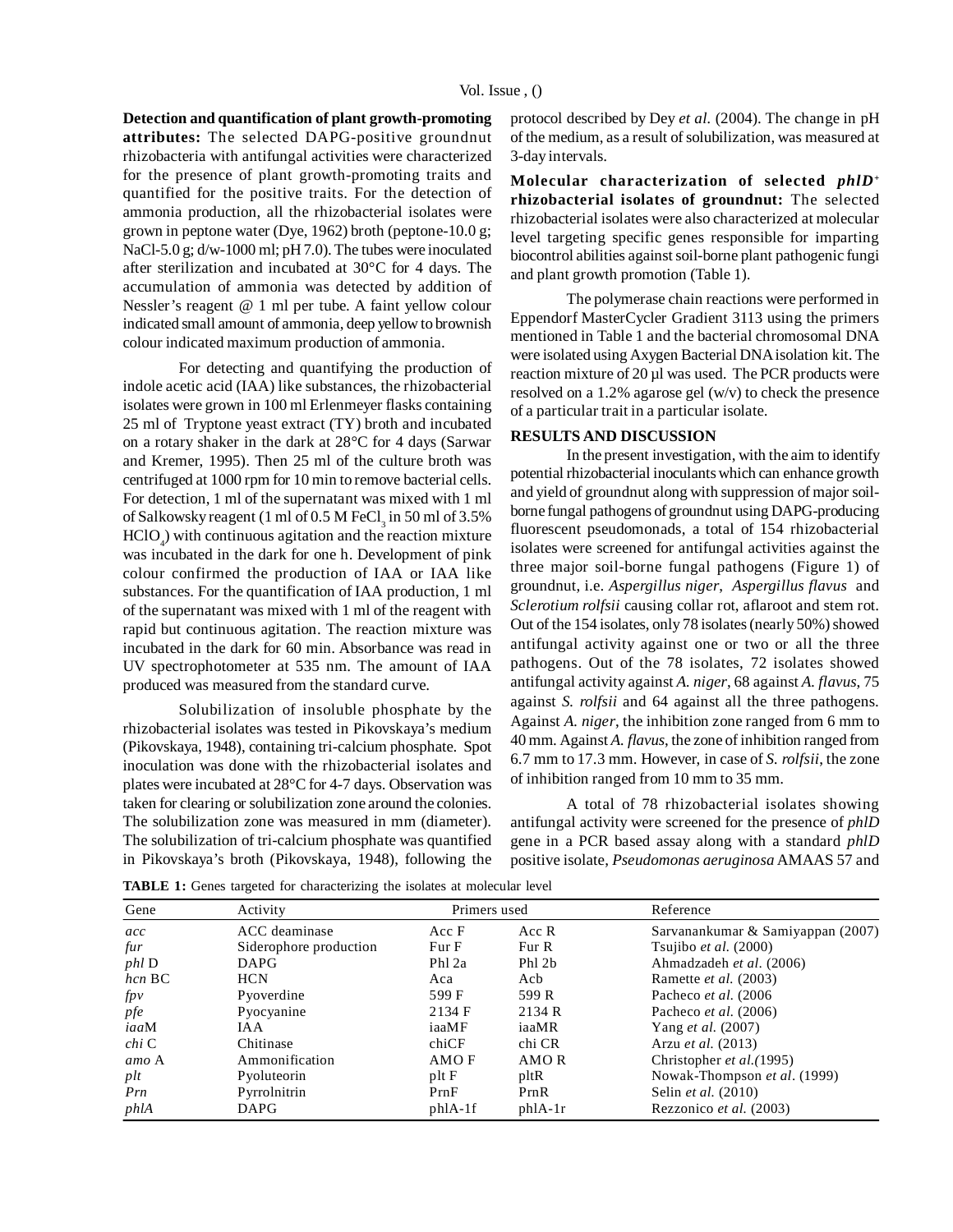

**FIG 1:** *In-vitro* inhibition of fungal pathogens by DAPG-producing fluorescent pseudomonads: left: *A. flavus*; right: *S. rolfsii*

eleven isolates were found to possess *phlD* genes and produced a band of nearly 745 bp on amplification (Figure 2). Biocontrol fluorescent *Pseudomonas* spp. living in the rhizosphere can protect plants from soil-borne fungal pathogens, and often this involves the production of antimicrobial compounds, such as 2,4-diacetylphloroglucinol (Phl) (Defago and Haas, 1990; keel *et al.* 1990; Weller *et al.* 2002). DAPG inhibits growth of several phytopathogenic fungi including *Thielaviopsis basicola* (tobacco black root rot), *Gaeumannomyces graminis* var. *tritici* (wheat take-all) and *Pythium ultimum* (cotton damping-off) (Howell and Stipanovic, 1980). Besides, DAPG can also act by altering multiple basic cell processes (Kwak *et al*. 2011; Troppens *et al*. 2013). In addition, molecular and statistical analyses have shown the importance of Phl production ability in plant protection against diseases (Couillerot *et al*. 2009).

A total of 11 isolates were selected on the basis of the *phlD* activity (Figure 2) for further studies. All these 11 isolates showed antifungal activities against the major soilborne fungal pathogens of groundnut.

The 16S rRNA gene of the DAPG-producing fluorescent pseudomonads (DAPG2, DAPG3, DAPG4 and

DAPG7) were sequenced to authenticate the identity on the basis of blast search at NCBI site for identifying maximum match with the available 16S rRNA sequence database. On this basis, these isolates were identified as *Pseudomonas putida* DAPG2, *P. putida* DAPG3, *P. putida* DAPG4 and *P. putida* DAPG7 (Table 2). All other DAPG-producing rhizobacterial fluorescent pseudomonads were identified by biochemical tests and using BIOLOG carbon utilization patterns (data not shown). They were identified as *P. fluorescens* FP86, *P. fluorescens* FP20, *P. putida* FP46, *Pseudomonas fluorescens* FP93, *Pseudomonas fluorescens* FP94, *Pseudomonas fluorescens* FP121 and *Pseudomonas aeruginosa* FP 133 (Table 2)*.*

Though plant growth promoting rhizobacteria employ an array of mechanisms for enhancement of plant growth and yield, both direct and/or indirect mechanisms would be involved in such plant-growth promotion by rhizobacteria (Pal *et al.* 2000; Pal *et al.* 2001; Pal *et al.* 2003; Dey *et al.* 2004). One of the mechanisms of plant growth promotion is biocontrol activity. However, several factors are thought to be responsible for the antifungal property of a strain. These include production of siderophore, hydrogen

**TABLE 2:** Identification and zone of inhibition of selected rhizobacteria against fungal pathogens (after 72 h; dia. in mm) (data mean of three replications; figures in parentheses indicate standard deviation from mean)

| Isolate           | Identity as per 16S rRNA gene<br>sequence data and biochemical traits | Aspergillus niger | Aspergillus flavus | Sclerotium rolfsii |
|-------------------|-----------------------------------------------------------------------|-------------------|--------------------|--------------------|
| DAPG <sub>2</sub> | Pseudomonas putida                                                    | $26.7~(\pm 0.6)$  | 12.7 $(\pm 1.5)$   | 17.5 $(\pm 0.7)$   |
| DAPG3             | Pseudomonas putida                                                    | $25.3~(\pm 1.0)$  | 12.0 $(\pm 0.0)$   | 14.3 $(\pm 0.6)$   |
| DAPG4             | Pseudomonas putida                                                    | 29.0 $(\pm 1.2)$  | 13.0 $(\pm 1.0)$   | 15.0 $(\pm 0.0)$   |
| DAPG7             | Pseudomonas putida                                                    | $20.7~(\pm 0.7)$  |                    | 14.3 $(\pm 0.6)$   |
| FP20              | Pseudomonas fluorescens                                               | 13.7 $(\pm 3.2)$  | $10.0~(\pm 0.1)$   | 14.3 $(\pm 1.5)$   |
| FP46              | Pseudomonas putida                                                    | 13.0 $(\pm 0.0)$  | 13.7 $(\pm 2.1)$   | 14.0 $(\pm 1.0)$   |
| <b>FP86</b>       | Pseudomonas fluorescens                                               | 13.3 $(\pm 1.5)$  | $10.0~(\pm 1.0)$   | 11.3 $(\pm 0.6)$   |
| FP93              | Pseudomonas fluorescens                                               | 12.0 $(\pm 1.0)$  | 10.0 $(\pm 1.0)$   | 12.7 $(\pm 0.6)$   |
| <b>FP94</b>       | Pseudomonas fluorescens                                               | $13.0(\pm 1.0)$   | $10.0~(\pm 1.0)$   | 13.3 $(\pm 2.1)$   |
| FP121             | Pseudomonas fluorescens                                               | 16.5 $(\pm 0.0)$  | 13.7 $(\pm 0.6)$   | 14.0 $(\pm 1.0)$   |
| FP133             | Pseudomonas aeruginosa                                                | 16.3 $(\pm 4.9)$  | 13.5 $(\pm 0.7)$   | 16.0 $(\pm 0.0)$   |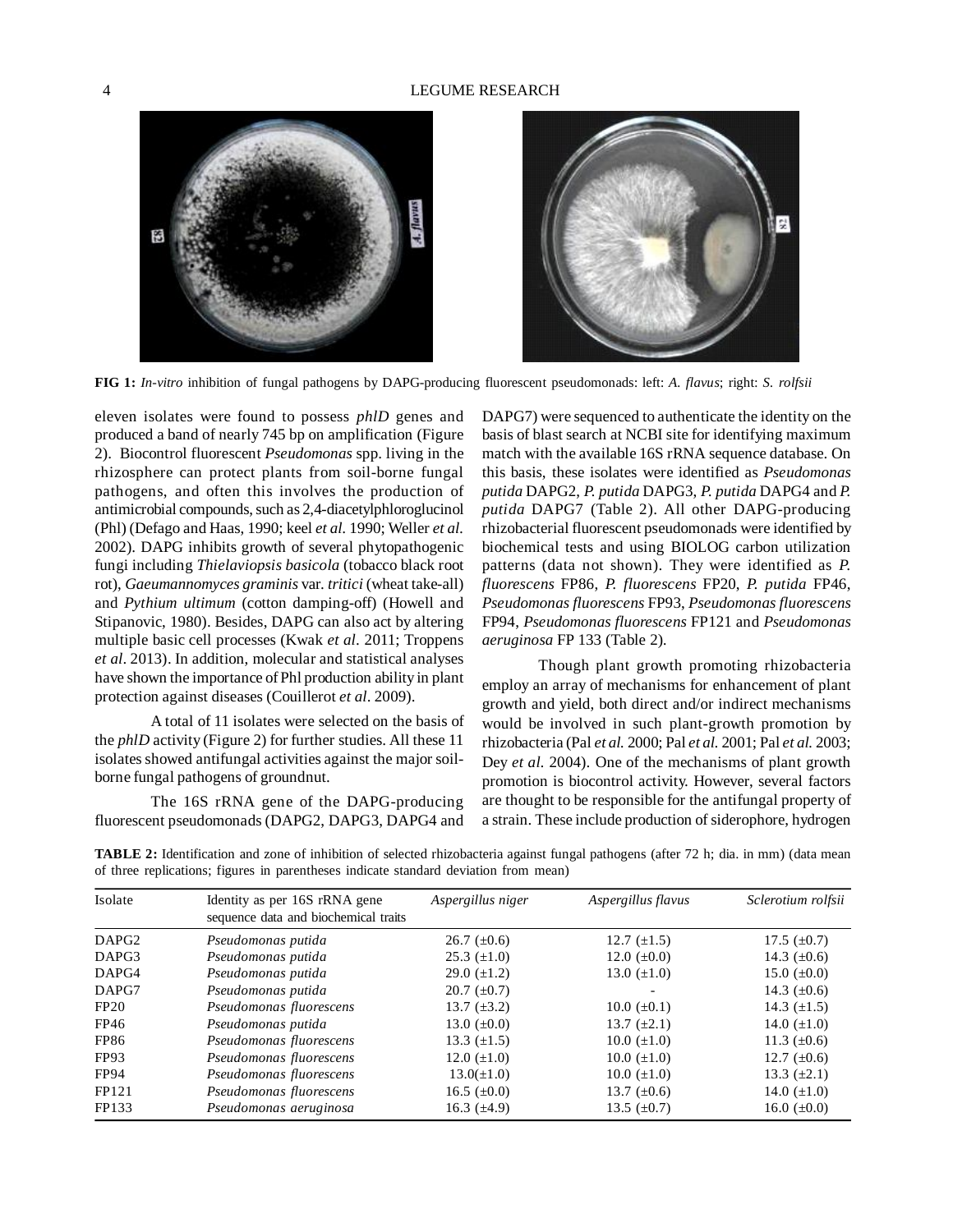| Vol. Issue, $()$ |  |  |
|------------------|--|--|
|------------------|--|--|

|  | <b>TABLE 3:</b> Detection of antifungal/plant-growth promoting factors of selected phlD+ groundnut rhizobacteria |
|--|------------------------------------------------------------------------------------------------------------------|
|  |                                                                                                                  |

| <b>Isolates</b>   | <b>HCN</b> | <b>IAA</b>      | <b>Chitinase</b> | Ammonia | <b>Production of fluorescent</b><br>pigment on King's B |
|-------------------|------------|-----------------|------------------|---------|---------------------------------------------------------|
| DAPG <sub>2</sub> |            | $^{+}$          |                  | $^{+}$  | $^{+}$                                                  |
| DAPG3             | $^{+}$     | $^+$            |                  | $^+$    |                                                         |
| DAPG4             |            | $^+$            |                  | +       |                                                         |
| DAPG7             |            | $^+$            |                  | $^+$    |                                                         |
| <b>FP20</b>       |            | $^{+}$          |                  | $++$    |                                                         |
| FP46              |            | ┿               |                  |         |                                                         |
| <b>FP86</b>       |            |                 |                  |         |                                                         |
| FP93              |            | +               |                  |         |                                                         |
| <b>FP94</b>       |            | $^{+}$          |                  |         |                                                         |
| FP121             |            | $^+$            |                  |         |                                                         |
| FP133             |            | $^+$            |                  |         |                                                         |
| AMAAS 57          |            | $^{\mathrm{+}}$ | $^+$             | $^{++}$ |                                                         |

+ indicates positive activity; - indicates no activity; ++ indicates strong activity



**FIG 2:** *PhlD* gene amplification of selected fluorescent pseudomonads: M=100 bp ladder; 1=DAPG2; 2=DAPG3; 3=DAPG4; 4=DAPG7; 5=FP20; 6=FP46; 7=FP86; 8=FP93; 9=FP94; 10=FP121; 11=FP133; 12=AMAAS 57

cyanide, antifungal metabolites, chitinase, ammonia, fluorescent pigments, etc. (Pal and Gardener 2006). All the isolates were tested for these characters (Table 3). It was observed that all the selected isolates showed production of IAA in TY broth and fluorescent pigment on King's B medium. Isolates DAPG3 and FP121 also exhibited HCN production. However, none of the 11 isolates showed chitinase activity. The isolates FP20, DAPG2, DAPG3, DAPG4 and DAPG7 produced ammonia. The reference strain AMAAS 57 exhibited multiple characteristics of HCN, IAA, chitinase, ammonia and fluorescent pigment production.

All the selected rhizobacterial isolates were found to produce IAA like substances *in vitro* in TY broth. The IAA production ranged from 3.62 mg/L broth to 17.21 mg/ L broth and the maximum production was found in case of isolate FP86, after 72 h of growth. Contrary to this, the standard culture AMAAS 57 produced only 1.72 mg of IAA /L of TY broth (Table 4). *In vitro* screening of the 11 isolates for phosphate solubilization indicated that all the isolates could solubilize tri-calcium phosphate (TCP) onto Pikovskaya's agar (Table 4). The solubilisation zone ranged from 10.6 mm in case of DAPG2 to a maximum of 18.6 mm

**TABLE 4:** Quantification of IAA production and zone of phosphate solubilization by *phlD*+ groundnut rhizobacteria (data mean of three replications; figures in parentheses indicate standard deviation from mean)

| <b>Isolates</b>   | <b>IAA</b>         | P-solubilization zone        |
|-------------------|--------------------|------------------------------|
|                   | $(mg/L)$ broth)    | (diameter in mm)             |
|                   |                    | after 72 h at $28^{\circ}$ C |
| DAPG <sub>2</sub> | 9.77 $(\pm 0.04)$  | 10.6 $(\pm 0.6)$             |
| DAPG3             | 5.40 $(\pm 0.04)$  | $17.3(\pm 0.3)$              |
| DAPG4             | 14.39 $(\pm 0.01)$ | $18.6(\pm 0.1)$              |
| DAPG7             | 12.11 $(\pm 0.03)$ | $15.3(\pm 0.4)$              |
| FP20              | 3.62 $(\pm 0.03)$  | $14.6(\pm 0.4)$              |
| FP46              | 13.99 $(\pm 0.02)$ | $17.7(\pm 0.6)$              |
| <b>FP86</b>       | 17.21 $(\pm 0.07)$ | $15.7(\pm 0.7)$              |
| <b>FP93</b>       | 16.53 $(\pm 0.04)$ | $18.3(\pm 0.7)$              |
| <b>FP94</b>       | 13.88 $(\pm 0.01)$ | $16.7(\pm 0.3)$              |
| FP121             | 3.97 $(\pm 0.02)$  | $14.3(\pm 0.6)$              |
| FP133             | 14.64 $(\pm 0.06)$ | $16.7(\pm 0.4)$              |
| AMAAS 57          | 1.72 $(\pm 0.07)$  | $19.7(\pm 0.1)$              |

in DAPG4, after 96 h of incubation as compared to the solubilized zone produced by AMAAS 57 (19.7 mm).

Quantification of phosphate solubilization in liquid medium (Table 5) was carried out after 3 days, 6 days and 9 days of incubation. Isolate FP133 was most efficient in TCP solubilisation and solubilized (179.6 mg  $P_2O_5/100$  ml) followed by DAPG4 (206.8 mg  $P_2O_5/100$  ml), FP94 and FP86 (193 mg  $P_2O_5/100$  ml), respectively. The reference culture *Pseudomonas aeruginosa* AMAAS 57 solubilized 177.3 mg  $P_2O_5/100$  ml after 9 days of incubation at 28°C. During phosphate solubilisation pH of the broth also reduced significantly as compared to control. It was found that lowering of pH was more pronounced in case of isolate DAPG2 (4.60) and FP20 (5.04) and in other isolates the pH was around 6.0 after 9 days of incubation (Table 5).

Three of the isolates, i.e., *P. putida* DAPG3, *P. putida* DAPG7 and the standard culture *P. aeruginosa* AMAAS 57 exhibited multiple plant growth promoting attributes. The presence of multiple plant growth promoting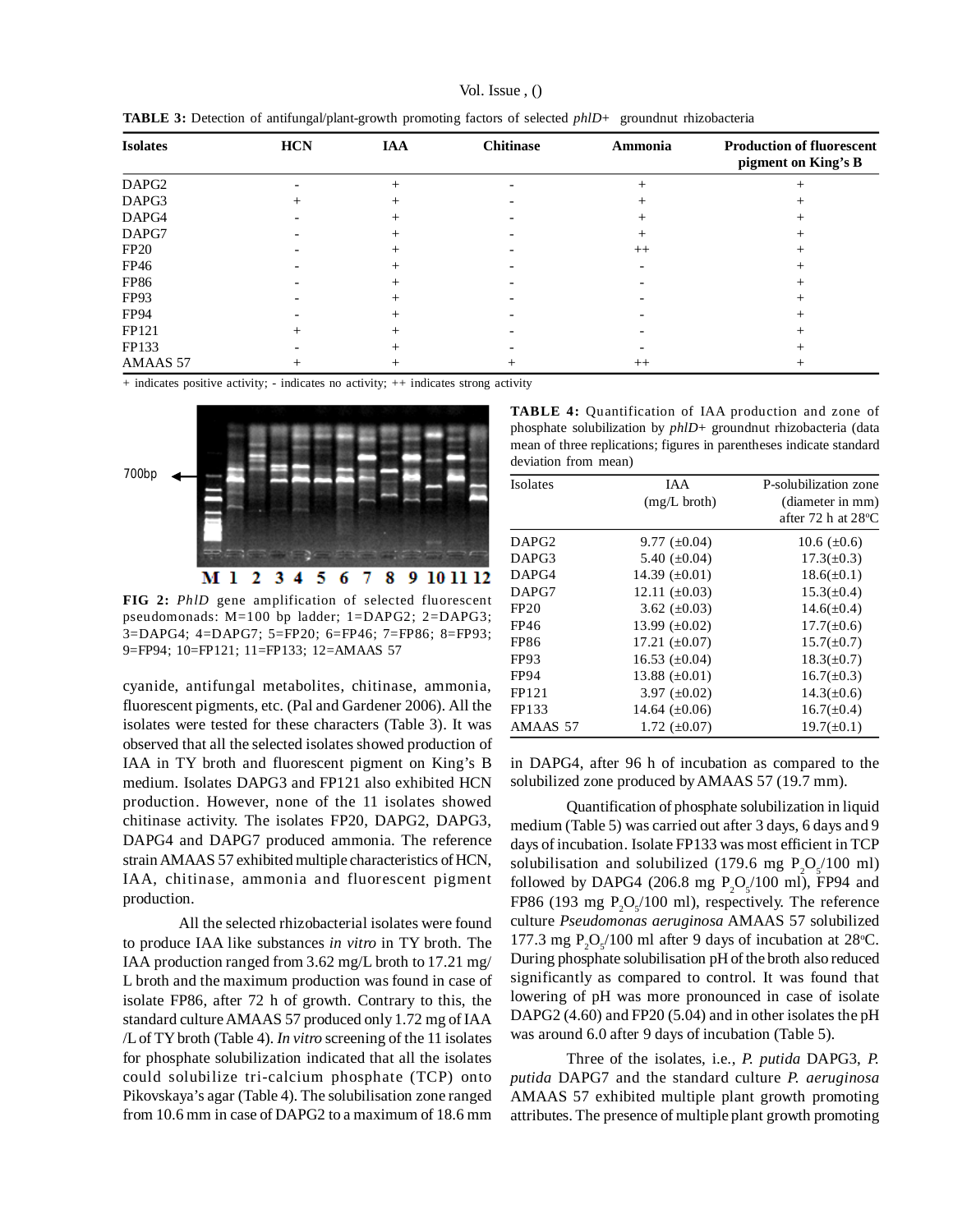#### 6 LEGUME RESEARCH

|                   |      |                          | IsolatesIncubation (in days) |                                               |      |                    |
|-------------------|------|--------------------------|------------------------------|-----------------------------------------------|------|--------------------|
|                   |      | 3                        |                              | 6                                             |      | 9                  |
|                   |      |                          |                              | Phosphate solubilization (mg $P_2O_2/100$ ml) |      |                    |
|                   | pH   | $P_2O_5$                 | pH                           | $P_2O_5$                                      | pH   | $P_2O_5$           |
| Control           | 7.00 | $\overline{\phantom{0}}$ | 7.00                         |                                               | 6.80 |                    |
| DAPG <sub>2</sub> | 5.88 | 33.5 $(\pm 0.10)$        | 4.58                         | 110.1 $(\pm 0.02)$                            | 4.60 | 116.3 $(\pm 0.11)$ |
| DAPG3             | 5.86 | $20.0~(\pm 0.04)$        | 6.34                         | 106.7 $(\pm 0.13)$                            | 5.88 | 98.9 $(\pm 0.05)$  |
| DAPG4             | 4.62 | 34.7 $(\pm 0.03)$        | 4.77                         | 68.2 $(\pm 0.08)$                             | 4.78 | 206.8 $(\pm 0.03)$ |
| DAPG7             | 6.12 | 7.3 $(\pm 0.03)$         | 6.09                         | 49.1 $(\pm 0.06)$                             | 6.07 | 177.3 $(\pm 0.03)$ |
| FP20              | 5.16 | 21.2 $(\pm 0.03)$        | 5.15                         | 52.8 $(\pm 0.08)$                             | 5.04 | 96.9 $(\pm 0.10)$  |
| FP46              | 6.07 | 27.0 $(\pm 0.03)$        | 6.09                         | 158.8 $(\pm 0.11)$                            | 6.02 | 174.4 $(\pm 0.02)$ |
| <b>FP86</b>       | 5.55 | 29.1 $(\pm 0.03)$        | 5.29                         | 57.4 $(\pm 0.05)$                             | 5.12 | 193.0 $(\pm 0.21)$ |
| FP <sub>93</sub>  | 4.60 | 36.2 $(\pm 0.02)$        | 4.68                         | 72.4 $(\pm 0.05)$                             | 4.94 | 159.5 $(\pm 0.05)$ |
| <b>FP94</b>       | 5.73 | 21.8 $(\pm 0.04)$        | 5.20                         | 44.2 $(\pm 0.06)$                             | 6.15 | 193.5 $(\pm 0.10)$ |
| FP121             | 6.50 | 21.0 $(\pm 0.02)$        | 6.45                         | 51.0 $(\pm 0.03)$                             | 6.10 | 90.6 $(\pm 0.02)$  |
| FP133             | 5.75 | 26.3 $(\pm 0.02)$        | 5.06                         | 77.3 $(\pm 0.03)$                             | 5.07 | 279.6 $(\pm 0.03)$ |
| AMAAS 57          | 6.10 | 35.9 $(\pm 0.02)$        | 6.00                         | 65.8 $(\pm 0.07)$                             | 5.00 | 177.3 $(\pm 0.20)$ |

**TABLE 5:** Quantification of phosphate solubilisation capacity of *phlD*<sup>+</sup> groundnut rhizobacteria in liquid medium

Data mean of three replications; figures in parentheses indicate standard deviation from mean

attributes among the DAPG producing strains of groundnut rhizosphere pseudomonads is in consistence with earlier observations reported in *Pseudomonas putida* GR12-2 (Jacobson *et al*. 1994), *Pseudomonas fluorescens* Pf-5, *Pseudomonas fluorescens* 2-79, *Pseudomonas fluorescens* CHA0 (Wang *et al*. 2000), *Pseudomonas fluorescens* PGPR2 (Dey *et al*. 2004). The mechanisms of PGPR mediated enhancement of plant growth and yields may include the production of ACC deaminase (Glick *et al*. 1995); IAA like substances (Patten and Glick, 2002); asymbiotic nitrogen fixation; production of siderophores,  $\alpha$ -1,3-glucanase, chitinases, antibiotics, fluorescent pigment, and cyanide (Scher and Baker, 1982; Voisard *et al*. 1989; Renwick *et al*. 1991; Catellan *et al*. 1999); and solubilisation of mineral phosphates and mineralization of other nutrients (De Freitas *et al*. 1997).

The presence of different genes responsible for exhibiting different plant growth promoting traits and

biocontrol attributes by different rhizobacteria was evaluated by gene specific primers for PCR amplification of targeted genes. Several genes are responsible for activities like ACC deaminase (*acc*), siderophore (*furA*), chitinase (*chiC*), HCN (*hcnBC*), ammonia (*amoA*), pyoverdine (*fpv*), pyocyanine (*pfe*), IAA (*iaaM*), pyoluteorin (*plt*), DAPG (*phlD* and *phlA*), etc. (Table 6). Gene specific primers as mentioned in the materials and methods (Table 1) were used for PCR amplification of the targeted genes. All the eleven isolates and the standard culture AMAAS 57 were positive for *phlD* activity but only isolate DAPG4 and FP46 exhibited the presence of *phlA* gene. PCR amplification revealed that only four isolates *viz*. *P. putida* DAPG7, *P. fluorescens* FP93, *P. fluorescens* FP94 and *P. aeruginosa* AMAAS57 had genes for ACC deaminase (using AccF and AccR primers) (Table 6). It was also found that *P. putida* DAPG3, *P. putida* DAPG4, *P. putida* DAPG7, *P. fluorescens* FP20, *P. fluorescens* FP93, *P. fluorescens* FP94 and *P. aeruginosa* AMAAS 57 had genes

**TABLE 6:** Molecular characterisation of selected DAPG-producing groundnut rhizobacteria

| Isolates          | Presence of genes        |                 |                   |                    |                   |                   |                          |                 |                  |                   |
|-------------------|--------------------------|-----------------|-------------------|--------------------|-------------------|-------------------|--------------------------|-----------------|------------------|-------------------|
|                   | acc<br>(700 bp)          | fur<br>(192 bp) | chi C<br>(205 bp) | hcn BC<br>(587 bp) | amo A<br>(665 bp) | iaa M<br>(900 bp) | plt<br>(560 bp)          | prn<br>(740 bp) | fpv<br>(1000 bp) | phl A<br>(418 bp) |
| DAPG <sub>2</sub> |                          |                 |                   |                    | $^{+}$            |                   |                          |                 | $^{+}$           |                   |
| DAPG3             | $\overline{\phantom{a}}$ | $^{+}$          |                   | $^{+}$             | $^{+}$            |                   | $\overline{\phantom{0}}$ |                 |                  |                   |
| DAPG4             |                          | $^{+}$          |                   |                    | $^+$              |                   |                          |                 |                  |                   |
| DAPG7             | $+$                      | $^+$            |                   |                    | $^+$              |                   |                          |                 | $^{+}$           |                   |
| <b>FP20</b>       |                          | $^{+}$          |                   |                    | $^{+}$            |                   |                          |                 |                  |                   |
| FP46              |                          |                 |                   |                    |                   |                   |                          |                 | $^{+}$           |                   |
| <b>FP86</b>       |                          |                 |                   |                    |                   |                   |                          |                 | $^{+}$           |                   |
| FP93              | $+$                      | $^{+}$          |                   |                    |                   |                   | $^+$                     |                 | $^{+}$           |                   |
| <b>FP94</b>       | $^{+}$                   | $^+$            |                   |                    |                   |                   | $^{+}$                   |                 | $^{+}$           |                   |
| FP121             |                          |                 |                   | $^{+}$             |                   |                   | $^{+}$                   |                 | $^{+}$           |                   |
| FP133             |                          |                 |                   |                    |                   |                   |                          |                 |                  |                   |
| AMAAS57           | $+$                      | $\overline{+}$  |                   |                    |                   |                   |                          |                 |                  |                   |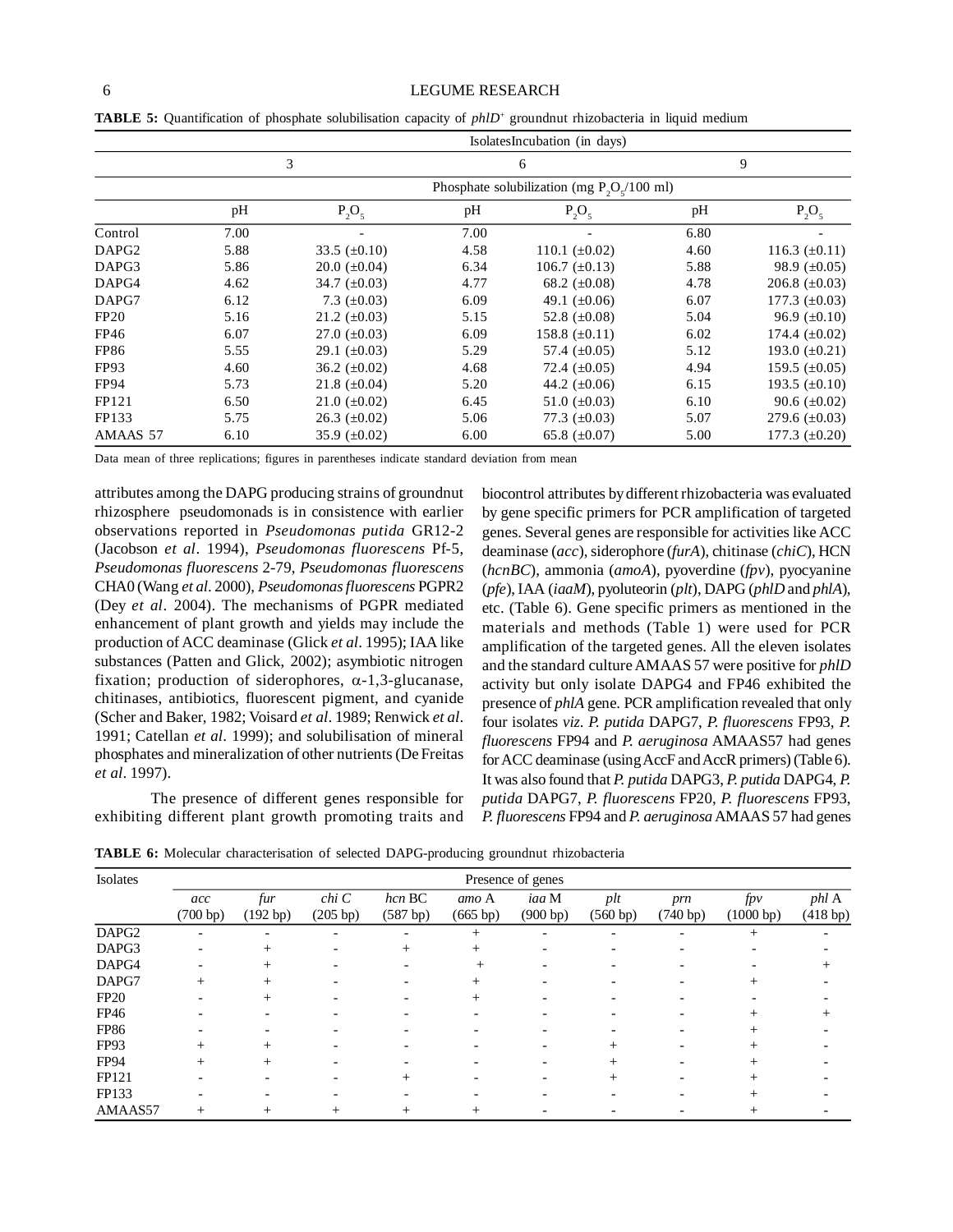for siderophore production (using FurF and FurR primers). The presence of *chiC* could be detected in only the reference strain, *P. aeruginosa* AMAAS 57 by using *chiC* specific primers (chiCF and chiCR). *Pseudomonas putida* DAPG3, *P*. *fluorescens* FP121 and *P. aeruginosa* AMAAS57 had genes for HCN production (using gene specific primers Aca and Acb). *Pseudomonas putida* DAPG2, *P. putida* DAPG3, *P. putida* DAPG4, *P. putida* DAPG7, *P. fluorescens* FP20 and *P*. *aeruginosa* AMAAS 57 showed *amoA* activity as confirmed by gene specific primers AMO-F and AMO-R. Though all the isolates tested positive for IAA production *in vitro*, none of the isolates showed *iaaM* activity using iaaMF and iaaMR primers. This could be attributed to nonalignment of the primers used in the *iaa* genes of these organisms. While *P. fluorescens* FP93, *P. fluorescens* FP94 and *P. fluorescens* FP121 showed *plt* activity as confirmed by primers pltF and pltR, none of the isolates produced pyrrolnitrin *(prn*) tested by the primers prnF and prnR. Except *P. putida* DAPG3, *P. putida* DAPG4 and *P. fluorescens* FP20, all other isolates showed presence of *fpv* gene using primers 599F and 599R. Both *P. putida* DAPG4 and *P. fluorescens* FP46 showed *phlA* activity using primers PhlA-1f and PhlA-1r. Fluorescent pseudomonads were reported to produce a number of metabolites including DAPG for suppression of fungal pathogens (Weller *et al*. 1988). PCR amplification of the targeted genes using specific primers confirmed the presence of these genes in these plant growth promoting isolates. The observation was consistent with the earlier observations made with other pseudomonad strains (Sarvanankumar and Samiyappan, 2007; Ahmadzadeh *et al*. 2006; Pacheco *et al*. 2006).

Ahmadzadeh *et al*. (2006) used PCR analysis to detect 2,4-DAPG-producing *Pseudomonas* populations based on the amplification of *phlD* and *phlA* genes sequences. Occurrence of the *phlD* gene was demonstrated through the detection of bands of around 745 bp DNA fragment in three strains P-5, P-32 and P-47 from Iran as well as the control strain CHA0, using a PCR assay with primers phl2a and phl2b. They were also able to demonstrate the occurrence of the *phlA* gene in a DNA fragment of approximately 418 bp in four bacterial strains P-5, P-18, P-34 and P-35 from Iran as well as the control strain CHA0, using primers phlA-1f and phlA-1r. In the present investigation, similar observation has been made. The presence of *phlD* was confirmed in all the 11 isolates through the detection of bands of around 745 bp DNA fragment in these strains. Only with two isolates, *P. putida* DAPG4 and *P. fluorescens* FP46, PCR amplification of 418 bp was obtained for *phlA* gene. This indicated the presence of *phlA* gene in these two strains in addition to *phlD* gene.

The rhizospheric fluorescent pseudomonads described in this study possess multiple plant growth promoting and biocontrol attributes. The biochemical and molecular characterization of the isolates complement each other. This study indicates the potential of the isolated rhizospheric pseudomonads which could be used in future for testing and validation for enhancing growth and yield of groundnut along with the suppression of major soil-borne fungal pathogens. These DAPG-producing fluorescent pseudomonads are being used for amending soils which will become naturally suppressive to soil-borne fungal pathogens of groundnut like *S. rolfsii* and *A. niger* causing stem and collar rot in groundnut, respectively. Application of DAPGproducing fluorescent pseudomonads would be a part of management strategies for combating the menace of soilborne fungal pathogens of grounndut.

# **ACKNOWLEDGEMENT**

Authors are thankful to the Director, Directorate of Groundnut Research (ICAR), Junagadh for encouragements for taking up the work and also for the help extended to the authors during the course of investigation.

#### **REFERENCE**

- Ahmadzadeh, M., Afsharmanesh, H.J., Nikkhah, M. and Sharifi-Tehrani, A. (2006). Identification of some molecular traits in fluorescent pseudomonads with antifungal activity. *Iranian J. Biotechnol.,* **4:** 245-253.
- Angayarkanni, T., Kamalakannan, A., Santhini, E. and Predeepa, D. (2005). Identification of biochemical markers for the selection of *Pseudomonas fluorescens* against *Pythium* spp. In: Asian Conference on Emerging Trends in Plant-Microbial Interactions. University of Madras, Chennai, 295-303.
- Bakker, A.W. and Schippers, B. (1987). Microbial cyanide production in the rhizosphere in relation to potato yield reduction and *Pseudomonas* sp*.* mediated plant growth-stimulation. *Soil Biol. Biochem.,* **19:** 451-457.
- Catellan, A.J., Hartel, P.G. and Fuhrmann, J.J. (1999). Screening for plant growth promoting rhizobacteria to promote early soybean growth. *Soil Sci. Soc. Am. J.,* **63:** 1670-1680.
- Chet, I. and Inbar, J. (1994). Biological control of fungal pathogens. *Appl. Biochem. Biotechnol*., **48:** 37-43.
- Couillerot, O., Prigent-Combaret, C., Caballero-Mellado, J. and Moënne-Loccoz, Y. (2009). *Pseudomonas fluorescens* and closely-related fluorescent pseudomonads as biocontrol agents of soil-borne phytopathogens. *Lett. Appl. Microbiol.,* **48:** 505–512.
- De Freitas, J.R., Banerjee, M.R. and Germida, J.J. (1997). Phosphate solubilizing rhizobacteria enhance the growth and yield but not phosphorus uptake of canola (*Brassica napus* L.). *Biol. Fertil. Soils.,* **24:** 358-364.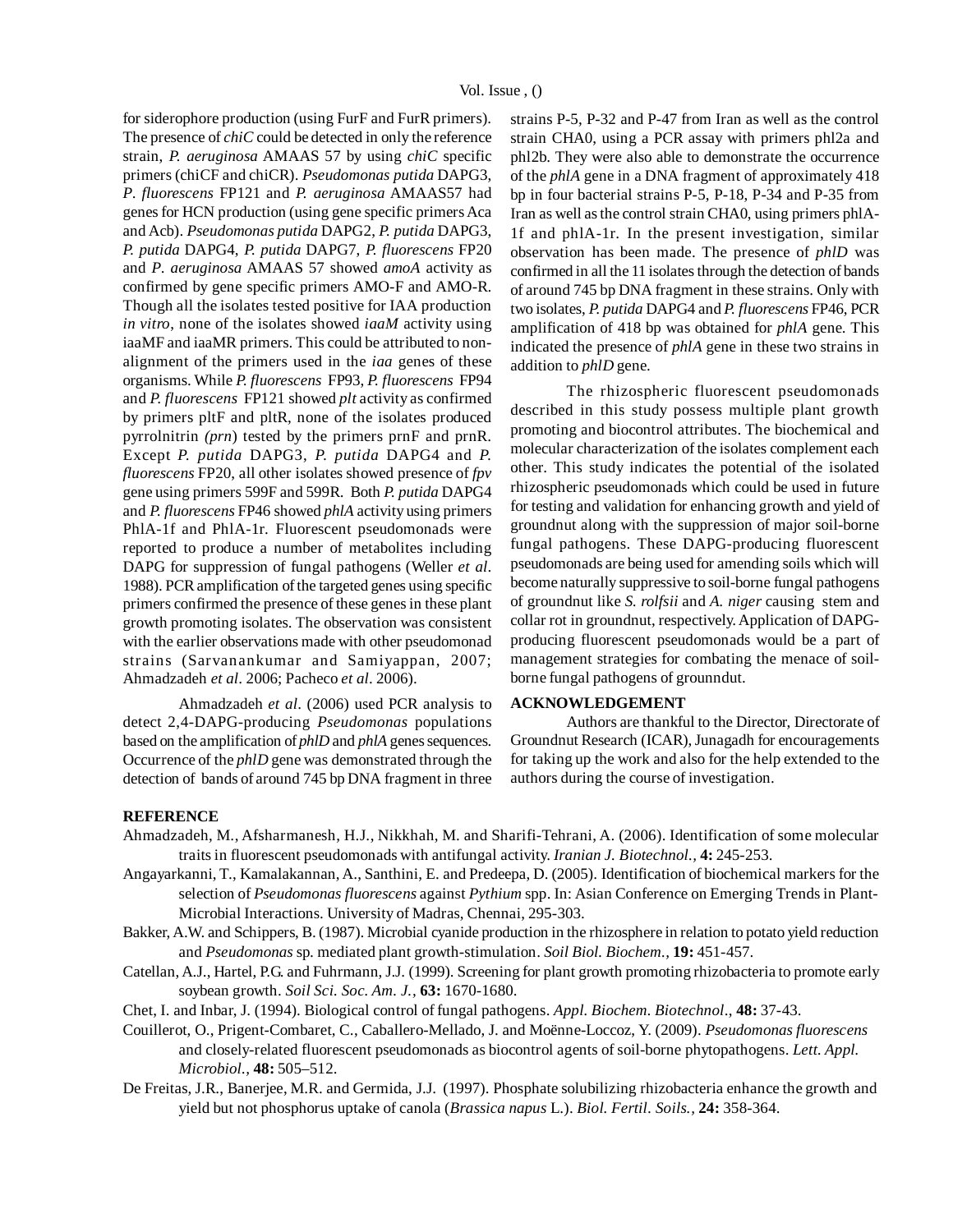## 8 LEGUME RESEARCH

- Defago, G. and Haas, D. (1990). Pseudomonads as antagonists of soilborne plant pathogens: modes of action and genetic analysis. *Soil Biochem.,* **6:** 249-291.
- Dey, R., Pal, K.K., Bhatt, D.M. and Chauhan, S.M. (2004). Growth promotion and yield enhancement of peanut (*Arachis hypogaea* L.) by application of plant growth promoting rhizobacteria. *Microbiol. Res.,* **159:** 371-394.
- Dowling, D.N. and O'gara, F. (1994). Metabolites of *Pseudomonas* involved in the biocontrol of plant disease. *Trends Biotechnol.,* **12:** 133-141.
- Dowling, D.N., Sexton, R., Fenton, A., Delany, I., Fedi, S., McHugh, B., Callanan, M., Moënne-Loccoz, Y. and O'Gara, F. (1996). *Iron regulation in plant-associated Pseudomonas fluorescens M114: implications for biological control. In:* [*T Nakazawa; K Furukawa; D Haas & S Silver* (*eds.*)]*. Molecular Biology of Pseudomonads. American Society for Microbiology, Washington DC, pp. 502-511.*
- Dye, D.W. (1962). The inadequacy of the usual determinative tests for the identification of *Xanthomonas* sp. *NZT Sci.,* **5:** 393-416.
- Frändberg, E. and Schnürer, J. (1994). Chitinolytic properties of *Bacillus pabuli* K1. *J*. *Appl. Bacteriol.,* **76:** 361-367.
- Glick, B.R., Karaturovic, D.M. and Newell, P.C. (1995). A novel procedure for rapid isolation of plant growth promoting pseudomonads. *Canadian J. Microbiol.,* **41:** 533-536.
- Hebbar, K.P., Davey, A.G., Merrin, J., McLoughlin, T.J. and Dart, P.J. (1992). *Pseudomonas cepacia*, a potential suppressor of maize soil - borne diseases - seed inoculation and maize root colonization. *Soil Biol. Biochem*., **74:** 999-1007.
- Howell, C.R. and Stipanovic, R.D. (1980). Suppression of *Pythium ultimum* damping-off of cotton seedlings by *Pseudomonas fluorescens* and its antibiotic, pyoluteorin. *Phytopathol*., **70:** 712-715.
- Jacobson, C.B., Pasternak, J.J. and Glick, B.R. (1994). Partial purification and characterization of 1-aminocyclopropane-1-carboxylate deaminase from PGPR, *Pseudomonas putida* GR12-2. *Can. J. Microbiol*., **40:**1019-1025.
- Keel, C., Wirthner, P., Oberhansli, T., Voisard, C., Burger, J., Hass, D. and Defago, G. (1990). *Pseudomonas* as antagonists of plant pathogens in the rhizosphere: role of antibiotics 2,4- diacetylploroglucinol in the suppression of black root rot of tobacco. *Symbiosis.,* **9:** 327-341.
- King, E.O., Ward, M.K. and Raney, D.E. (1954). Two simple media for demonstration of pyocyanin and fluorescein. *J. Lab. Clin. Medicine.,* **44:** 301-307.
- Kloepper, J.W., Lifshitz, R. and Zablotowicz, R.M. (1989). Free-living bacterial inocula for enhancing crop productivity. *Trends Biotechnol.,* **7:** 39-44.
- Kwak, Y.S., Han, S., Thomashow, L.S., Rice, J.T., Paulitz, T.C., Kim, D. and Weller, D.M. (2011). *Saccharomyces cerevisiae* genome-wide mutant screen for sensitivity to 2,4-diacetylphloroglucinol, an antibiotic produced by *Pseudomonas fluorescens*. *Appl. Environ. Microbiol.,* **77:** 1770-1776.
- Mantelin, S. and Touraine, B. (2004). Plant growth-promoting bacteria and nitrate availability: impacts on root development and nitrate uptake. *J. Exp. Bot*., **55:** 27-34.
- Nowak-Thompson, B., Chaney, N., Wing, J.S., Gould, S.J. and Loper, J.E. (1999). Characterization of the pyoluteorin biosynthetic gene cluster of *Pseudomonas fluorescens* Pf-5. *J. Bacteriol.,* **181:** 2166-74.
- Ozgen, A., Sezen, K., Demir, I., Demirbag, Z. and Nalcacioglu, R. (2013). Molecular characterization of chitinase genes from a local isolate of *Serratia marcescens* and their contribution to the insecticidal activity of *Bacillus thuringiensis* strains. *Current Microbiol.,* **67:** 499-504.
- Pacheco, F.T.H., Silva-Stenico, M.E., Etchegaray, A., Gomes, J.E., Carrilho, E. and Tsai, S.M. (2006). Specific amplification of iron receptor genes in *Xylella fastidiosa* strains from different hosts. *Genetics Mol. Biol*., **29:** 137-141.
- Pal, K.K. and McSpadden Gardener, B.B. (2006). Biological control of soil-borne fungal pathogen. *The Plant Health Instructor*., www.apsnet.org/education. DOI: 10.1094/PHI-A-2006-1117-02.
- Pal, K.K., Dey, R. and Bhatt, D.M. (2004). Groundnut (*Arachis hypogaea* L.) growth, yield and nutrient uptake as influenced by inoculation of plant growth promoting rhizobacteria. *J. Oilseeds Res.,* **21:** 284-287.
- Pal, K.K., Tilak, K.V.B.R., Saxena, A.K., Dey, R. and Singh, C.S. (2000). Antifungal characteristics of a fluorescent *Pseudomonas* strain involved in the biological control of *Rhizoctonia solani*. *Microbiol. Res.,* **155:** 233-242.
- Pal, K.K., Tilak, K.V.B.R., Saxena, A.K., Dey, R. and Singh, C.S. (2001). Suppression of maize root diseases caused by *Macrophomina phaseolina*, *Fusarium moniliforme* and *Fusarium graminearum* by plant growth promoting rhizobacteria. *Microbiol. Res.,* **156:** 209-223.
- Patten, C.L. and Glick, B.R. (2002). Role of *Pseudomonas putida* indole-acetic acid in development of the host plant root system. *Appl. Environ. Microbiol*., **68:** 3795-3801.